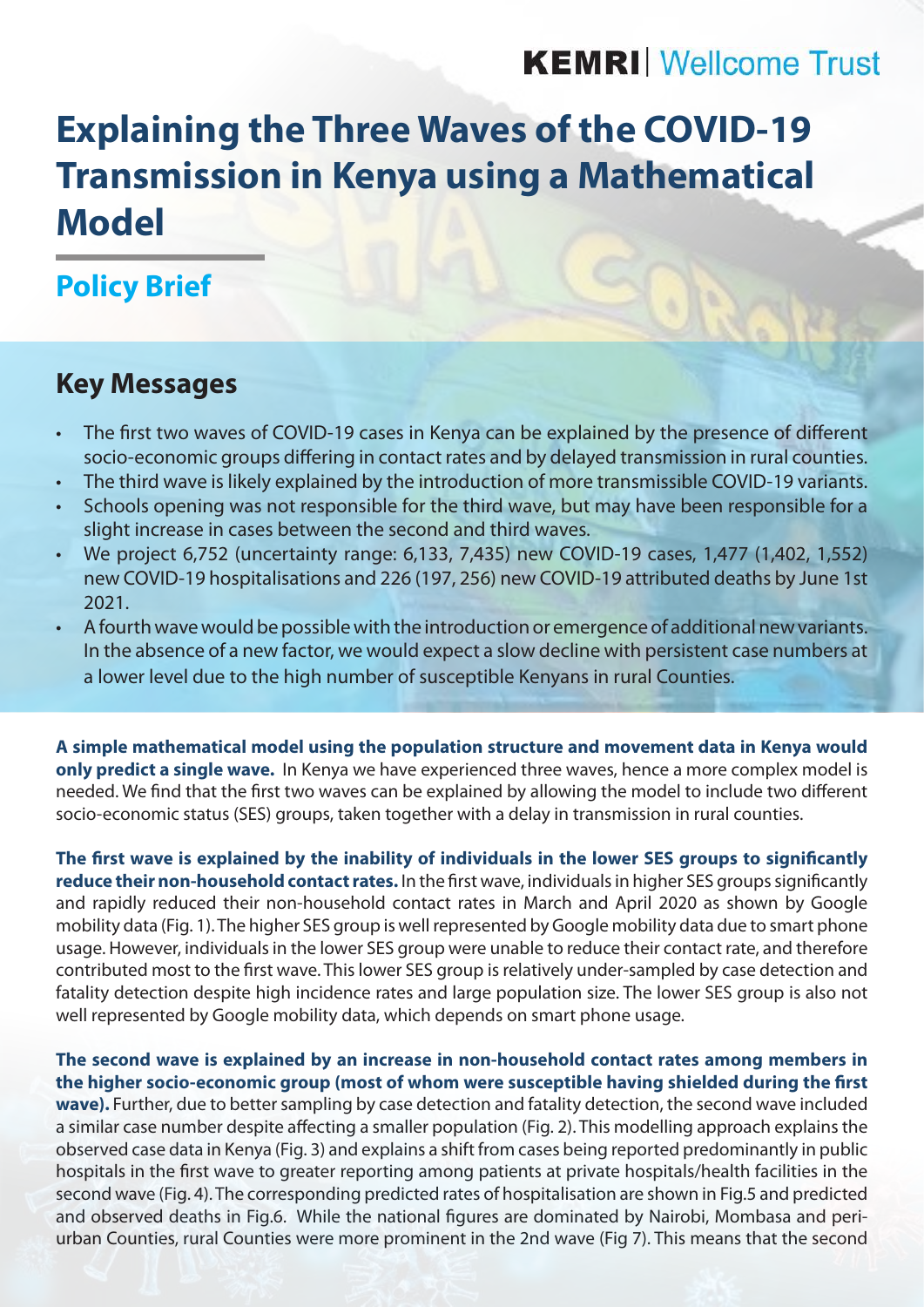wave could also be partially explained by delayed spread (and/or detection) in rural countries.

**The third wave in Kenya is explained by the introduction of more transmissible COVID-19 variants.** The differential transmission across two socio-economic groups that explains the first and second wave does not explain a third wave. The third wave in Kenya starts in early March 2021. The third wave affects both social groups, both rural and urban Counties, and is not explained by increased mobility (Fig.1). The third wave in Kenya is best explained by the introduction of more transmissible COVID-19 variants. We explain the third wave by an 80.0% [range 38.6% - 99.7% across counties] increase in transmission per contact starting at the end of January, and a small increase in chance of sampling PCR-positive individuals (OR 1.12 [1.0,1.22]), which could be explained by a more transmissible variant of COVID-19 introduced at some time prior to February 2021. Our prediction based on the modelling should be considered in the light of the results of genomic surveillance which show VOCs are predominant in the third wave (see recent Policy Briefs).

**The increased contact rates resulting from schools re-opening in January 2021 do not explain the third wave.** Schools re-opening can however explain a very slight increase in case numbers in late January/ early February 2021 which was resolving by March 2021 (i.e. timed between the second and third waves).

**We predict that the rate of detected cases, hospitalisations and fatalities will decrease sharply in April** (Table 1, Fig. 3, Fig. 5, Fig. 6). However, this will partly be the result of undersampling lower SES groups and infection rates will remain high (Fig. 2). Significant numbers of Kenyans living in rural counties remain unexposed which will likely cause a consistent but low level of cases for many months. Furthermore, the introduction or spread of additional new variants might theoretically lead to a distinct fourth wave.

Table 1: COVID-19 cases by county group and dates.

| County group                                          | Number of |
|-------------------------------------------------------|-----------|
| setting<br>Mombasa and                                | cases     |
| <b>Nairobi</b>                                        |           |
| Cases in first wave                                   | 21,926    |
| (up to 1 <sup>st</sup> October                        |           |
| 2020)                                                 |           |
| Semi-Urban                                            |           |
| Cases in first wave                                   |           |
| (up to 1 <sup>st</sup> October                        | 9,033     |
| 2020)                                                 |           |
| <b>Rural</b>                                          |           |
| Cases in first wave                                   |           |
| (up to 1 <sup>st</sup> October                        | 11,540    |
| 2020)                                                 |           |
| Mombasa and                                           |           |
| <b>Nairobi</b>                                        |           |
| Cases in second                                       | 41,975    |
| wave (1 <sup>st</sup> Oct 2020                        |           |
| - 4 <sup>th</sup> Jan 2021)                           |           |
| Semi-Urban                                            |           |
| Cases in second                                       |           |
| wave (1st Oct 2020                                    | 26,158    |
| – 4 <sup>th</sup> Jan 2021)                           |           |
| <b>Rural</b>                                          |           |
| Cases in second                                       |           |
| wave (1st Oct 2020                                    | 36,858    |
| - 4 <sup>th</sup> Jan 2021)                           |           |
| Mombasa and                                           |           |
| <b>Nairobi</b>                                        |           |
| Cases after schools                                   | 11,817    |
| reopening (4 <sup>th</sup> Jan                        |           |
| $2021 - 1$ <sup>st</sup> March)                       |           |
|                                                       |           |
| Semi-Urban                                            |           |
| Cases after schools<br>reopening (4 <sup>th</sup> Jan | 4,014     |
| 2021 – 1st March)                                     |           |
|                                                       |           |
|                                                       |           |
| Rural<br>Cases after schools                          |           |
| reopening (4 <sup>th</sup> Jan                        | 5,237     |
| $2021 - 1$ <sup>st</sup> March)                       |           |
| Mombasa and                                           |           |
| <b>Nairobi</b>                                        |           |
| Third wave (1st                                       | 31,507    |
| March - $1st$ June)                                   |           |
| Semi-Urban                                            |           |
| Third wave (1st                                       | 13,974    |
| March – $1st$ June)                                   |           |
| Rural                                                 |           |
| Third wave (1 <sup>st</sup>                           | 11,316    |
| March – 1 <sup>st</sup> June)                         |           |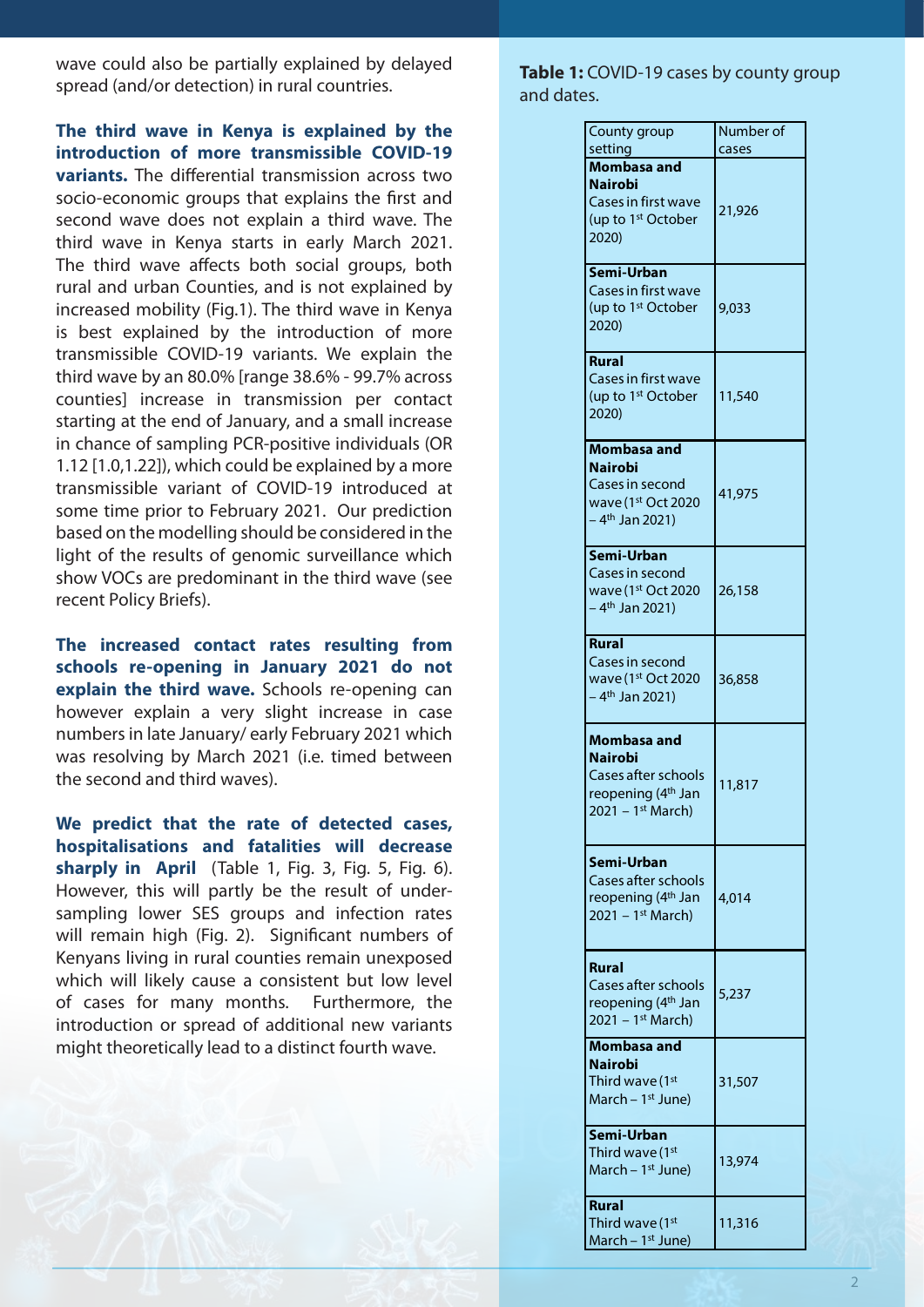

**Fig 1: Google mobility trends for smart phone users.** There was a significant drop in social activity outside the home for smartphone users across Kenya starting in mid-March. By early November the social activity of smart phone users had returned to pre-pandemic baseline. Y axis records percentage change in contact rates relative to the baseline of prior to the March 2020.



**Fig 2: Model prediction for historic and near-future trends in underlying infection rate by SES group.** We hindcast that there was a substantial epidemic wave in May 2020 among lower SES groups which was under-sampled. The return of the higher SES groups to near pre-pandemic social activity triggered the second wave (see Fig.1). The third wave affects both groups and is driven by higher transmission rates due to novel variants.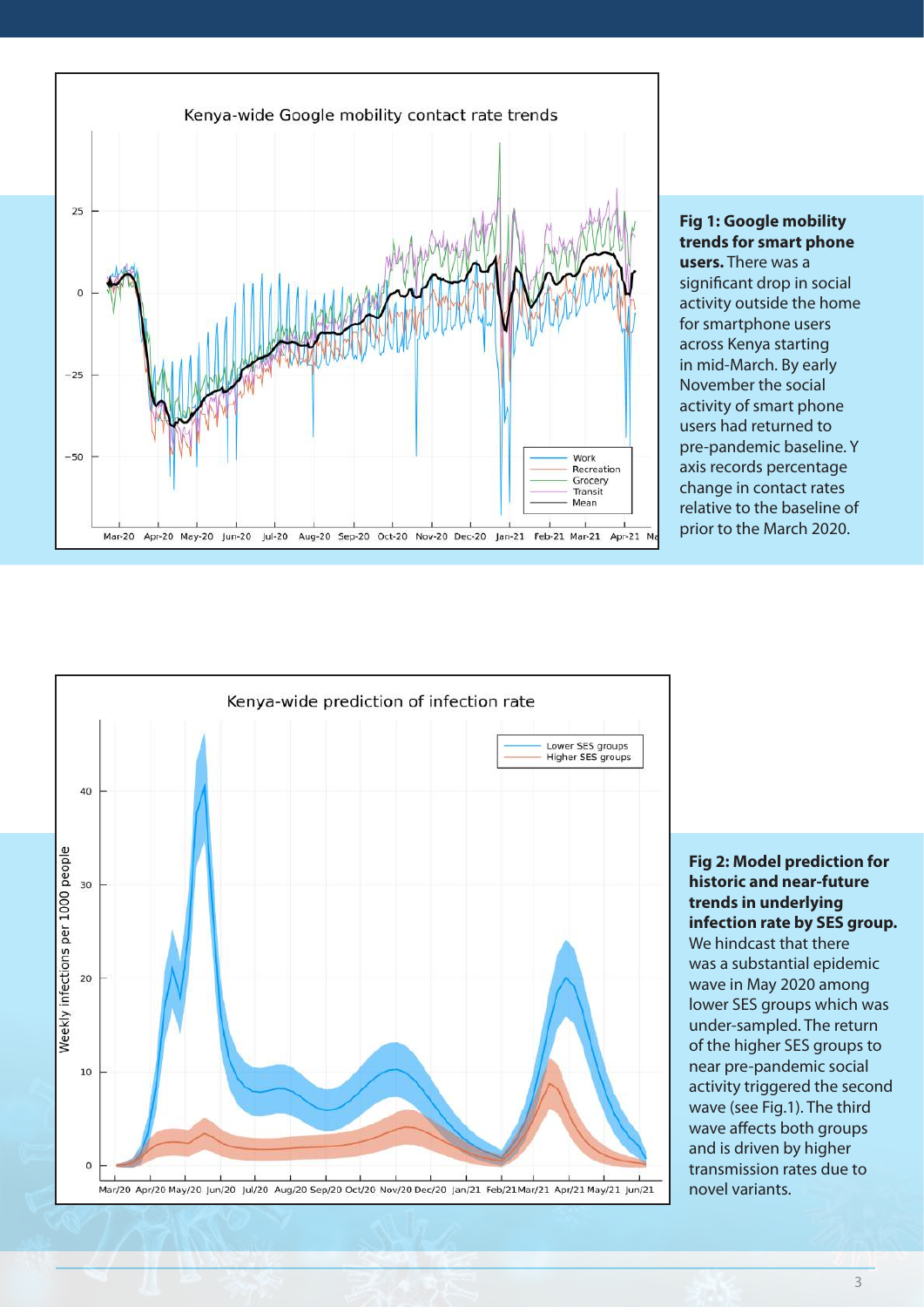

#### **Fig 3: Model prediction and reported case data.**

The transmission model was fitted to the case and serology data for each of 47 counties to account for local factors in transmission and reporting. The plot shows the combined hindcasting/ forecasting for weekly reported case numbers over the 47 Kenyan counties against the observed cases.



**Fig 4: Evidence for shift from public to private hospitals in the Kenyan data.** For those cases where a health facility (HF)/hospital is mentioned, public HF/Hospitals predominate in the first wave in Nairobi whereas in the second wave there is a more even mixture of private/public HFs/ Hospitals.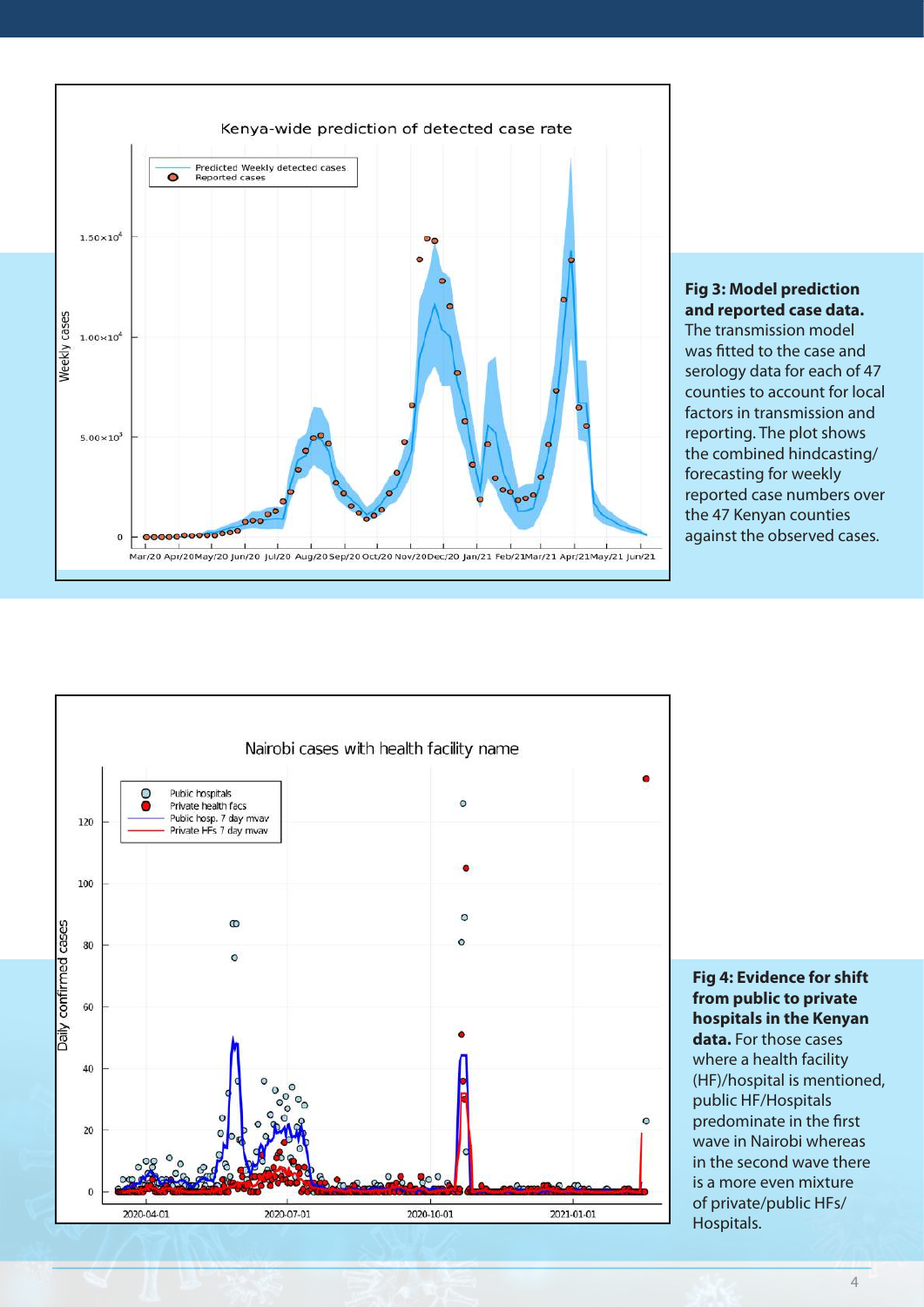

**Fig 5: Projected weekly rates of hospital admission.** We assume that the underlying biases in favour of detecting cases among higher SES groups compared to lower SES groups are also reflected in hospitalization rates per case, and calibrate the bias to match observed cumulative hospitalizations in each county up until 1st December 2020. After December 1st we project hospitalization rates by assuming similar risk per infection per SES group. Lack of detailed data on hospitalizations are a limitation.



**Fig 6: Projected weekly rates of deaths attributed to COVID-19 disease with a confirmatory test.** We assume that the underlying biases in favour of detecting cases among higher SES groups compared to lower SES groups are also reflected in fatality rates per case per SES group, and calibrate to match observed cumulative determined COVID-19 fatalities in each county up until 31st January 2021. After January 31st we project fatality rates by assuming similar risk per infection per SES group.

#### 5